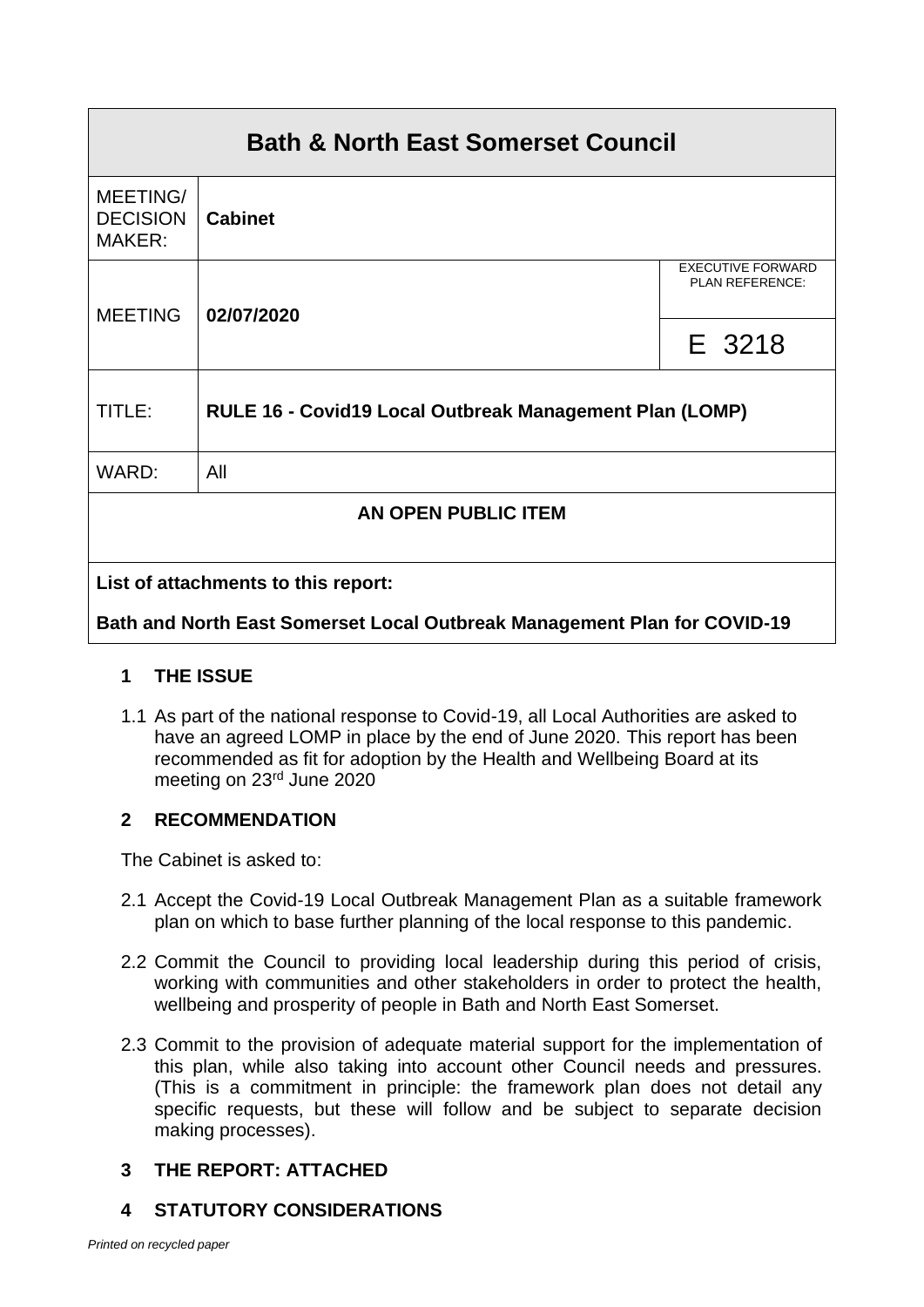- 4.1 The Council's role in responding to this outbreak derives from its role as a Category 1 responder under the Civil Contingencies Act of 2004. Further regulations concerning this outbreak have derived from the Coronavirus Act of 2020.
- 4.2 This decision is to be made under Part 4B Rule 16 of the Council's Constitution as an urgent decision. This matter is urgent because of the expectation that the Council would need to have an agreed plan in place for the beginning of July 2020 in light of the Covid19 pandemic.

### **5 RESOURCE IMPLICATIONS (FINANCE, PROPERTY, PEOPLE)**

- 5.1 There are no specific resource commitments in this report. However, there will be a need for a modest number of new posts to meet possible increases in case numbers and outbreaks, and potentially also for equipment for viral testing.
- 5.2 A sum of £849.000 has been allocated to BaNES Council for directly responding to Covid-19 and supporting testing and tracing and community engagement. A share of this will be sought in implementing the LOMP.

#### **6 RISK MANAGEMENT**

6.1 A risk assessment related to the issue and recommendations has been undertaken, in compliance with the Council's decision-making risk management guidance.

### 7 **CLIMATE CHANGE**

- 7.1 This pandemic has had profound effects on all aspects of life throughout the world, on a scale unprecedented in peacetime in modern times. Some of these effects have had an extreme short-term effect on reducing fossil fuel emissions from transport and industry, and some of these effects may prove to be sustainable in the long term.
- 7.2 Bath and North East Somerset Council is seeking to find opportunities in the range of economic and social changes enforced or encouraged by this pandemic to move towards a more sustainable and low carbon economy.
- 7.3 However any event with such widespread effects on economies and lifestyles, which will differ greatly across the world, will have complex and unpredictable ramifications, and so it is impossible to say whether the overall impact will prove to be positive or negative in relation to climate change in the long term

#### **8 OTHER OPTIONS CONSIDERED**

8.1 N/A

#### **9 CONSULTATION**

- 9.1 The report has been agreed by the 151 officer, the monitoring officer, the Cabinet member for Health, the chair of the relevant PDS panel and the council's Chief Executive.
- 9.2 The plan was endorsed by the BaNES Health and Wellbeing Board on  $23<sup>rd</sup>$  June 2020.